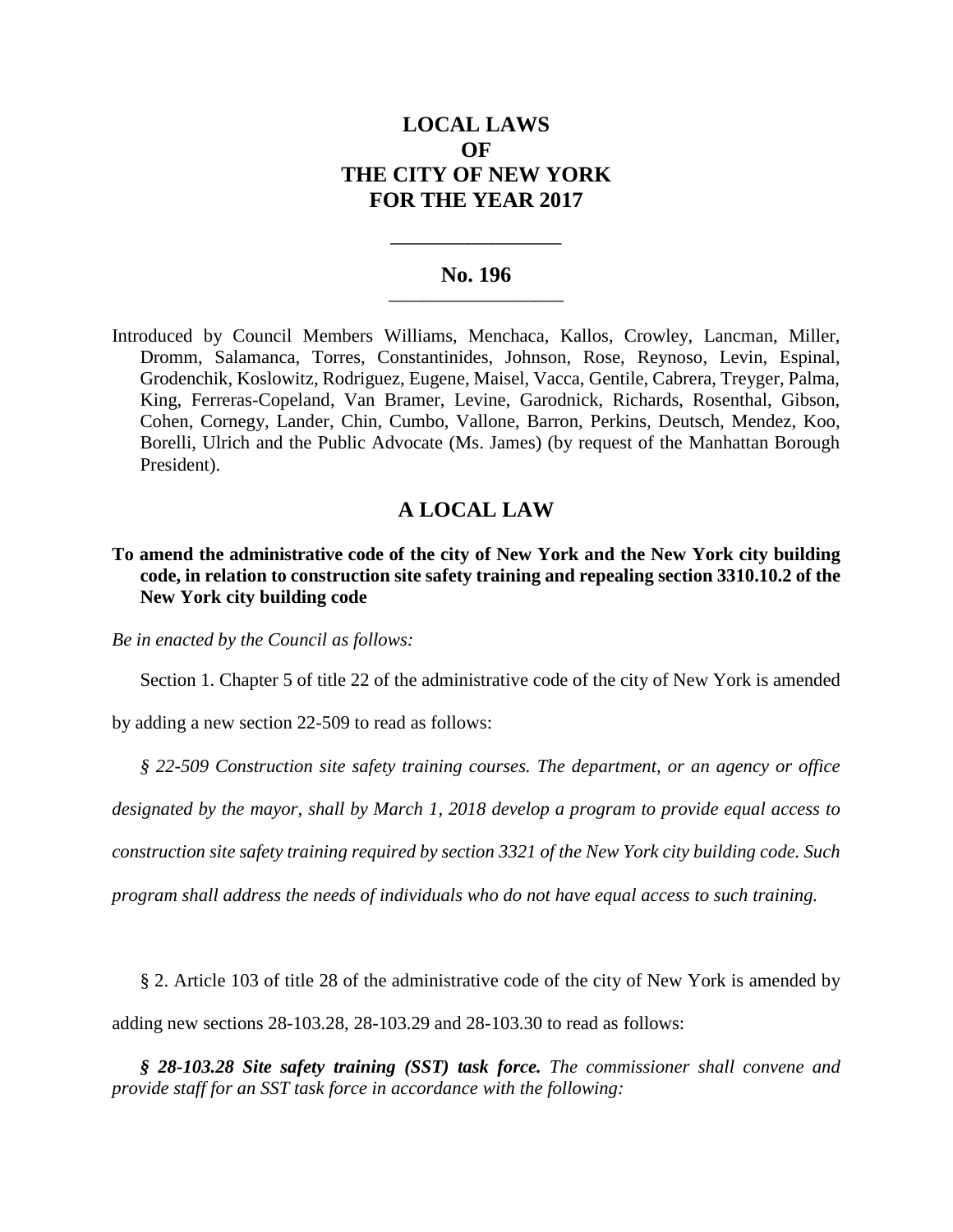*1. Such task force shall be composed as follows:*

*1.1. The commissioner, or the designee of such commissioner, shall serve as the chairperson of such task force.*

*1.2. The task force shall consist of 14 members, in addition to the chairperson. Seven of the additional members of such task force shall be appointed by the mayor or the mayor's designee, and seven of the additional members of such task force shall be appointed by the speaker of the council. Such task force shall include members who represent (i) parts of the construction industry that are represented by labor unions or labor organizations, (ii) parts of such industry that are not represented by such unions or organizations, (iii) minority-owned business enterprises or women-owned business enterprises that are certified in accordance with section 1304 of the New York city charter and primarily engaged in construction work and (iv) day laborers.*

*1.3 All members of the task force shall have significant experience (i) in a construction or demolition related field or (ii) developing or providing construction site safety training, except that one of the members appointed by the mayor pursuant to Item 1.2 may be a municipal officer with experience related to the program to be established pursuant to section 22-509 of the code.*

*2. Such task force shall meet at least quarterly each year for the first two years of its existence and at least annually for three years thereafter.*

*3. Such task force shall from time to time on its own initiative or upon request of the commissioner provide the commissioner with recommendations relating to training required by section 3321 of the New York city building code.*

*4. Such task force shall establish a mechanism for receiving and reviewing recommendations from the public relating to training required by such section.*

*5. By no later than March 1, 2018, such task force shall provide the commissioner with recommendations relating to the amount of additional SST credits required for satisfying item 1.1 of the definition of limited SST card and the topics that such additional SST credits must cover. Such task force shall consider, but need not include in its recommendations, the following topics insofar as such topics relate to safeguarding the public from potential dangers posed by building sites:*

*5.1. Fall protection.*

*5.2. Personal protection equipment.*

*5.3. Safely working with machines.*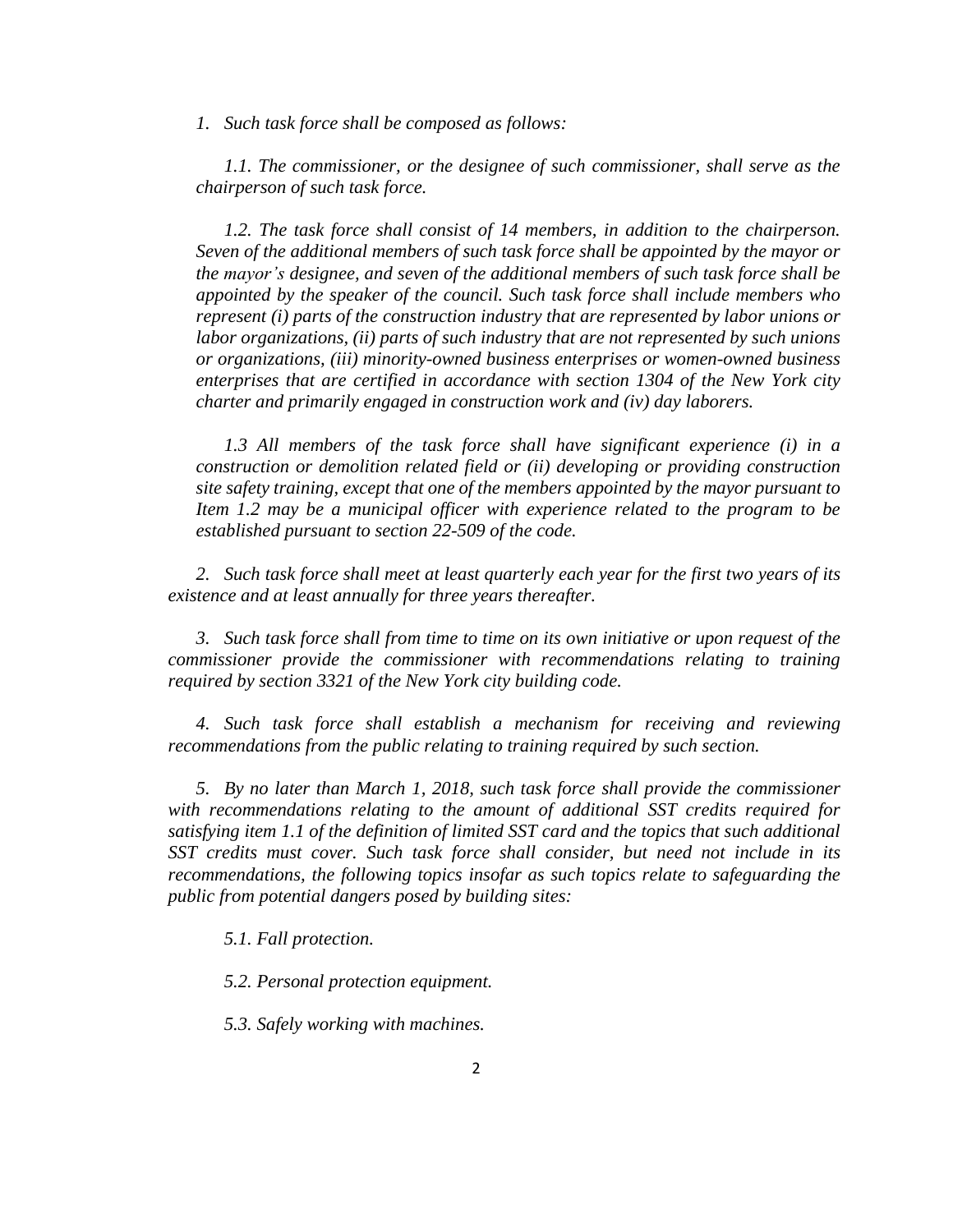- *5.4. Working with hazardous chemicals or other materials.*
- *5.5. OSHA and its role in construction industry safety and health.*
- *5.6. Handling heavy materials and proper lifting techniques.*
- *5.7. Exit routes, emergency action plans, fire prevention and fire protection.*
- *5.8. Confined space awareness.*
- *5.9. Walking and working surfaces.*
- *5.10. Electrical safety.*
- *5.11. Hazard communication.*
- *5.12. Concrete operations.*
- *5.13. Demolition work.*
- *5.14. Excavation work.*
- *5.15. Construction and demolition work at major building sites.*
- *5.16. Material handling.*
- *5.17. Material hoisting.*
- *5.18. Site perimeter protection.*
- *5.19. Sidewalk sheds and fences.*
- *5.20. Steel erection.*
- *5.21. Tenant and occupant protection.*
- *5.22. Ladders and stairs.*
- *5.23. Drug and alcohol awareness.*
- *5.24. Asbestos awareness.*
- *5.25. Lead awareness.*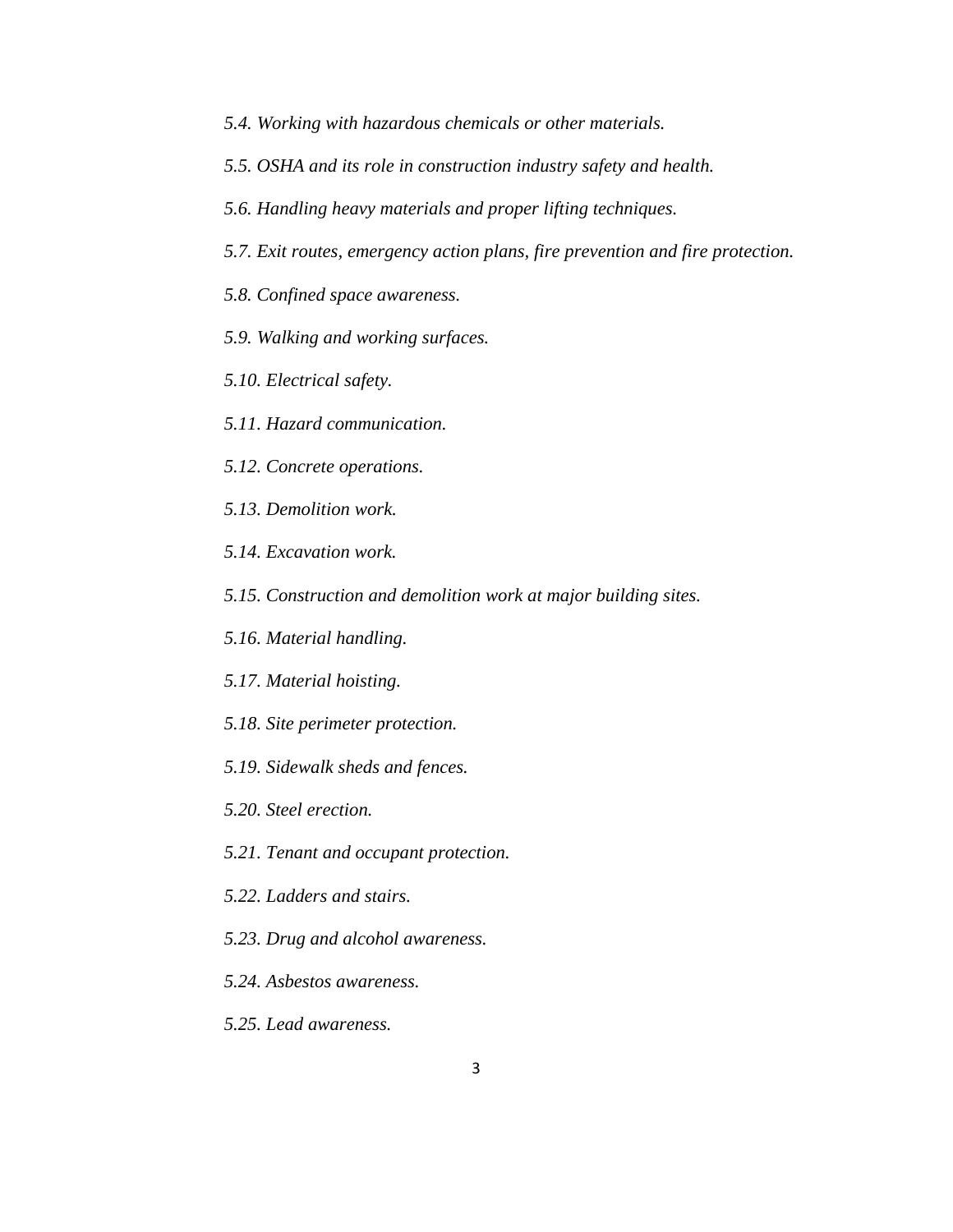*5.26. First aid, including cardiopulmonary resuscitation (CPR) and automated external defibrillator (AED) use.*

*§ 28-103.29 Reporting regarding implementation of section 3321 of the New York city building code. No later than three months after the end of each fiscal year, the commissioner shall report to the mayor and the speaker of the council, and make publicly available online, a report on implementation of section 3321 of the New York city building code. In addition to any information the commissioner deems relevant, such report shall include:*

*1. The number of SST providers in existence at the end of such fiscal year.*

*2. The number of SST cards issued in such fiscal year.*

*3. The number of temporary SST cards issued in such fiscal year.*

*4. The number of violations of such section issued in such fiscal year, disaggregated by violation type.*

*5. A list of building sites where violations of such section were issued and, for each such site, the following information disaggregated by violation type:*

*5.1. The number of follow-up inspections conducted pursuant to section 28-204.1.1.*

*5.2. The average frequency of such follow-up inspections.*

*5.3. The number of violations of section 3321 of the New York city building code issued as a result of such inspections.*

*6. A description of the enforcement mechanisms used by the department to ensure the integrity of training provided by SST providers in connection with section 3321 of the New York city building code and that such training satisfies the requirements of such section and any rules or department requirements relating to such training.*

*§ 28-103.30 Audits of training provided in connection with section 3321 of the New York city building code. In addition to any other enforcement mechanisms, the department shall periodically audit SST providers and training provided in connection with section 3321 of the New York city building code by such providers in order to ensure the integrity of such training*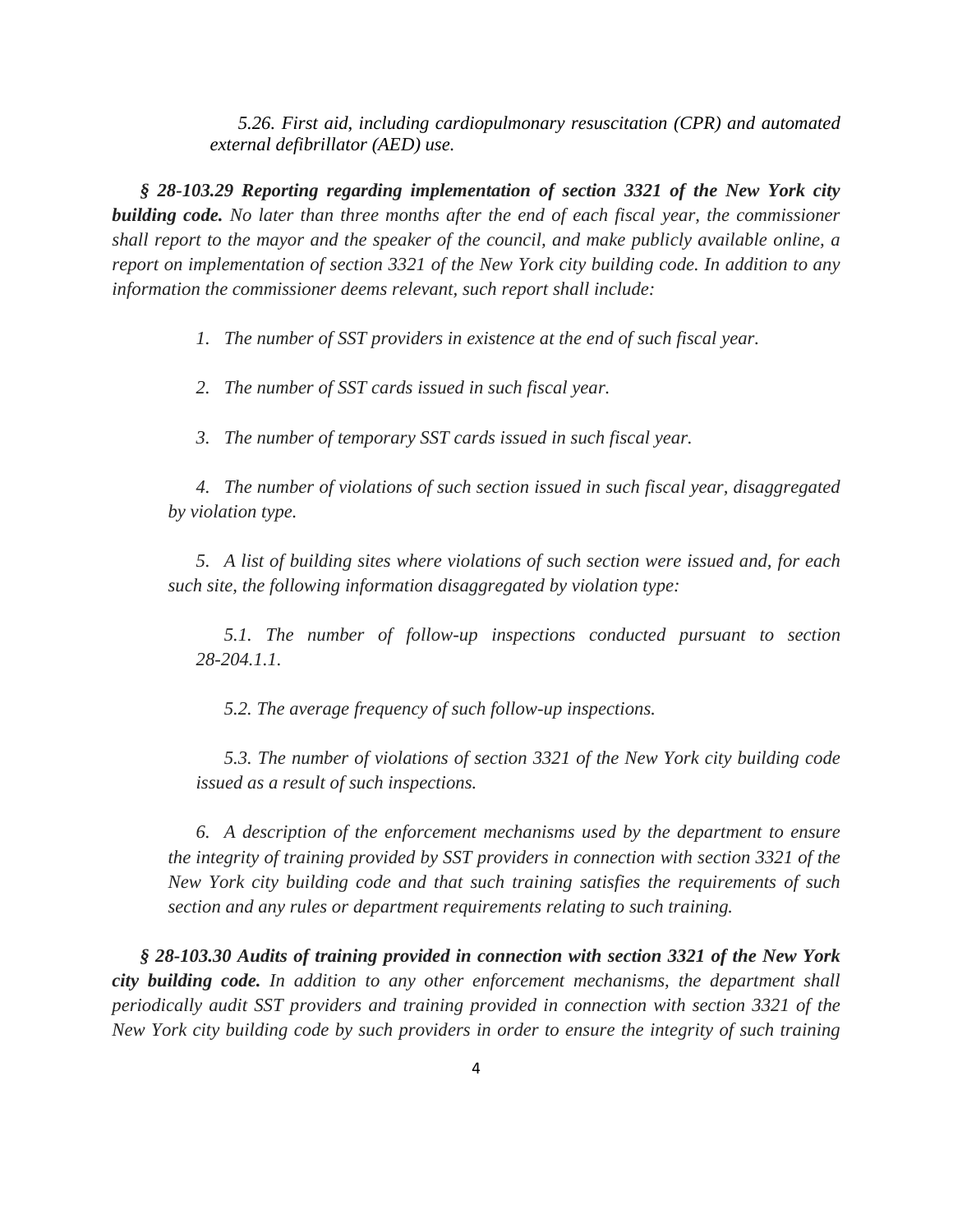*and compliance with such section and any rules or department requirements relating to such training.*

§ 3. Article 105 of chapter 1 of title 28 of the administrative code of the city of New York is amended by adding a new section 28-105.12.9 to read as follows:

*§ 28-105.12.9 Safety training required. No permit for construction or demolition work for which training is required by section 3321 of the New York city building code shall be issued or renewed until the applicant has certified that all workers who will be working under such permit will have the requisite training throughout the duration of such permit.*

§ 4. Article 112 of title 28 of the administrative code of the city of New York is amended by

adding a new section 28-112.12 to read as follows:

*§ 28-112.12 Reduction in fees or penalties for sponsoring site safety training. The commissioner shall establish by rule a program for reducing the amount of any fee to be imposed* upon a person or any civil penalty to be imposed upon a person for a violation, other than an *immediately hazardous violation, where one or more of the following conditions is satisfied:*

*1. Such person demonstrates, in a form and manner established by the commissioner, that such person has paid, either directly or indirectly, for the costs of one or more workers to obtain the training needed to comply with section 3321 of the New York city building code or has otherwise arranged for such workers to receive such training at no cost to such workers, provided that this shall not include any worker trained pursuant to an agreement that such person was required to enter into pursuant to section 28-204.1.1 or any worker trained under a program developed pursuant to section 22-509.*

*2. The fee or penalty to be imposed upon such person relates to a building site for which the owner of such site, or a person acting on such owner's behalf, demonstrates, in a form and manner established by the commissioner, that such owner or such person acting on such owner's behalf has paid, either directly or indirectly, for the costs of one or more workers to obtain the training needed to comply with section 3321 of the New York city building code or has otherwise arranged for such workers to receive such training at no cost to such workers, provided that this shall not include any worker trained pursuant to an agreement such person was required to enter into pursuant to section 28-204.1.1 or any worker trained under a program developed pursuant to section 22-509.*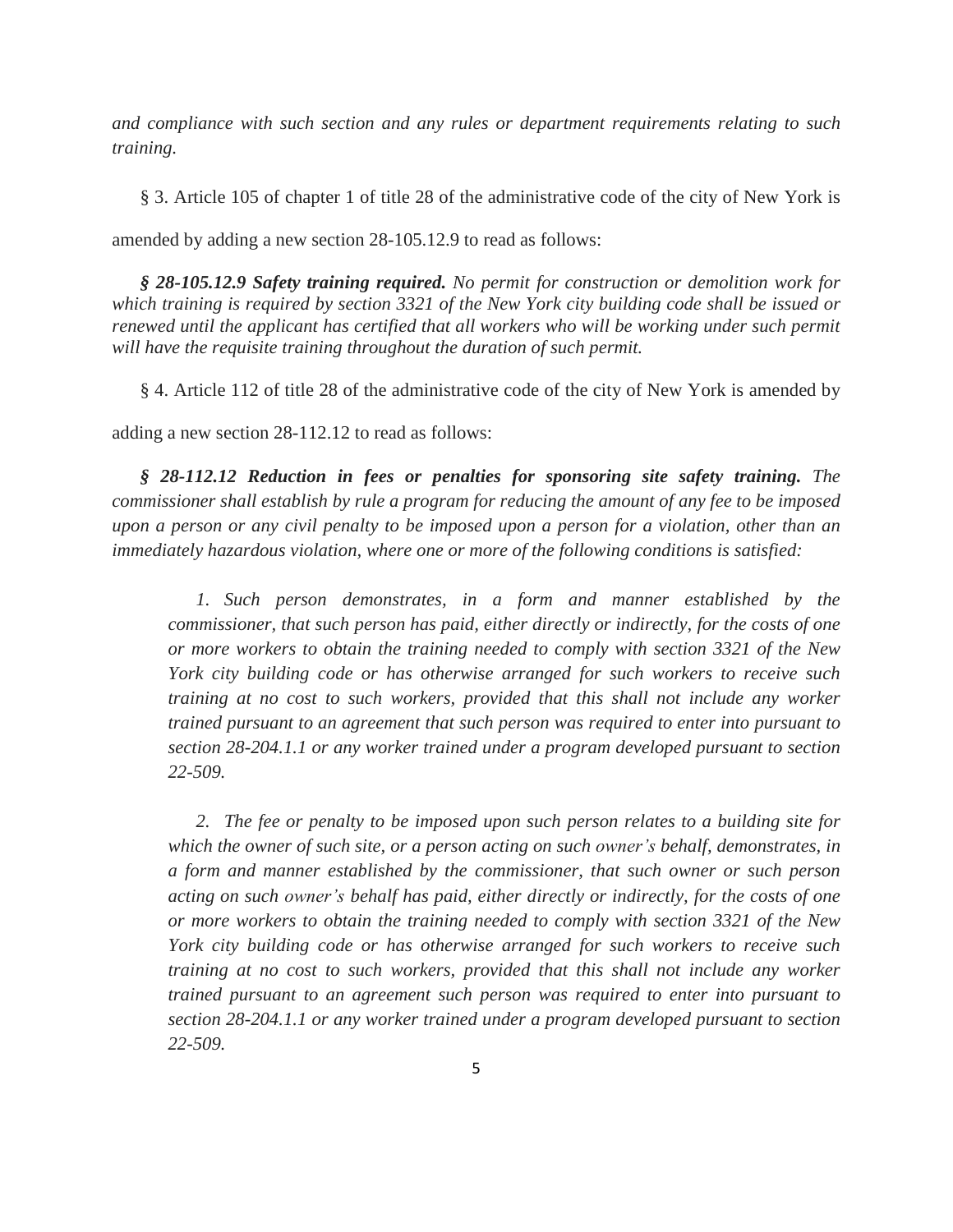§ 5. Section 28-201.2.1 of the administrative code of the city of New York is amended by

adding a new item 20 to read as follows:

*20. A second or subsequent violation of section 3321.1 of the New York city building code.*

§ 6. Section 28-202.1 of the administrative code of the city of New York, as amended by

local law number 59 for the year 2016, is amended to read as follows:

**§ 28-202.1 Civil penalties.** Except as otherwise specified in this code or other law, violations of this code, the 1968 building code, the zoning resolution or other laws or rules enforced by the department shall be punishable by civil penalties within the ranges set forth below:

1. For immediately hazardous violations, a civil penalty of not less than one thousand dollars nor more than \$25,000 may be imposed for each violation. In addition to such civil penalty, a separate additional penalty may be imposed of not more than \$1,000 for each day that the violation is not corrected. The commissioner may by rule establish such specified daily penalties.

2. For major violations, a civil penalty of not more than \$10,000 may be imposed for each violation. In addition to such civil penalty, a separate additional penalty may be imposed of not more than \$250 for each month that the violation is not corrected. The commissioner may by rule establish such specified monthly penalties.

3. For lesser violations, a civil penalty of not more than \$500 may be imposed for each violation.

#### **Exceptions:**

1. The owner, lessee, occupant, manager or operator of a building affected by a natural or man-made disaster, as determined by the commissioner, shall not be subject to a civil penalty for a violation involving such building if (i) notice of such violation is issued by the department during the 90-day period immediately after such disaster or, in the case of a major natural or man-made disaster as determined by the commissioner, during the six-month period immediately after such disaster, and (ii) such violation is corrected on or before 40 days after such disaster period or such greater amount of time as determined by the commissioner for such violation. The notice of such violation shall state that such violation is subject to this exception and shall set forth the procedure and time period for correcting such violation without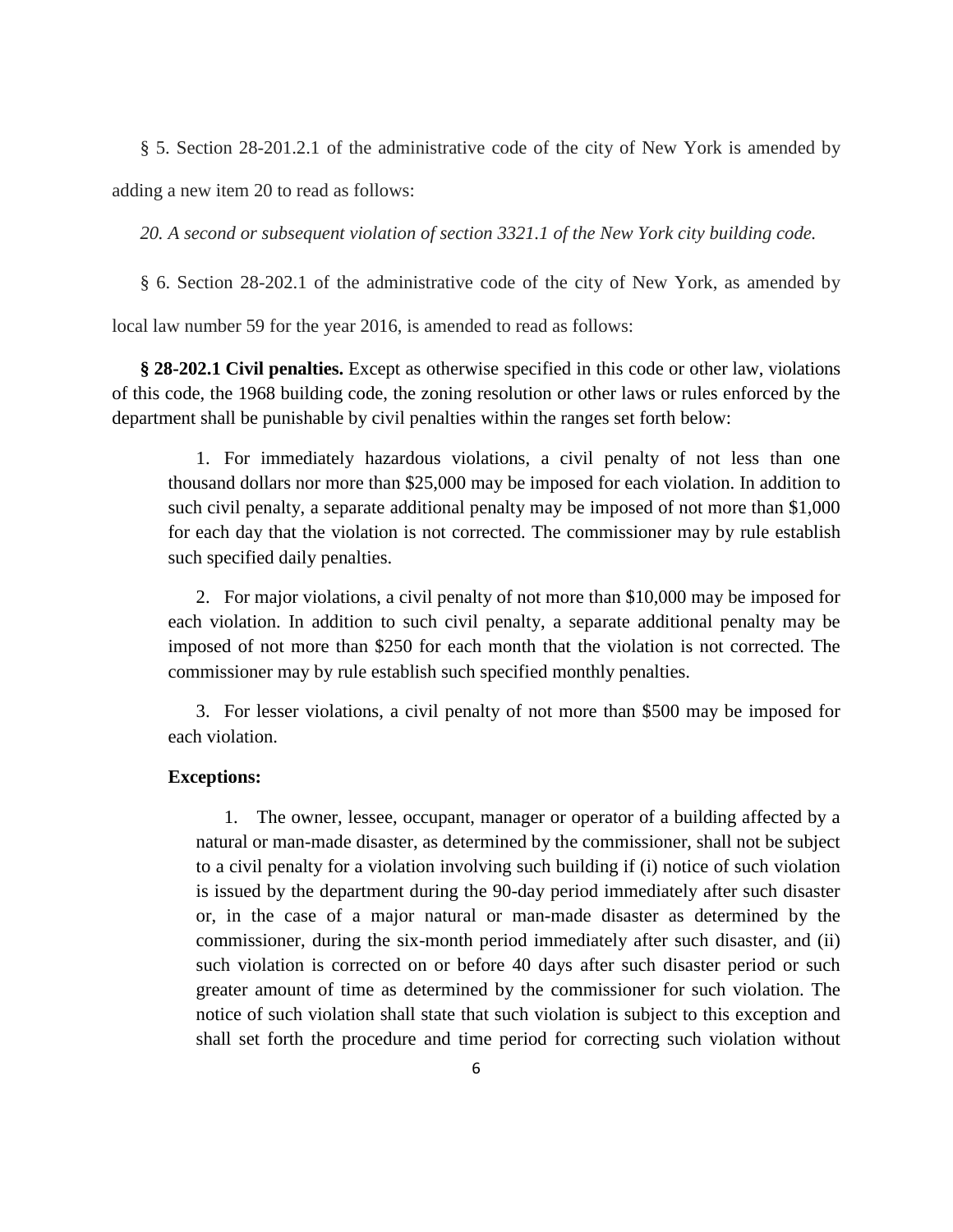incurring a civil penalty. This exception shall not apply to immediately hazardous violations, violations charged as aggravated violations or violations without connection to such disaster, as determined by the department.

2. The owner, lessee, occupant, manager or operator of a building where a violation occurs shall not be subject to a civil penalty for such violation if (i) such violation was connected to a natural or man-made disaster, as determined by the commissioner, and (ii) such building is undergoing, or scheduled or under evaluation for, work or acquisition through a city-operated disaster recovery program responding to such disaster.

3. The owner, lessee, occupant, manager or operator of a building shall not be subject to a civil penalty for a violation resulting from work done by a city employee, or by a third party under contract with the city, in response to a natural or man-made disaster, provided that such violation is corrected on or before 60 days after the issuance of such violation, or such greater amount of time as determined by the commissioner for such violation. If such owner, lessee, occupant, manager or operator of a building can demonstrate to the satisfaction of the department that a city employee or third party under contract with the city has committed to correcting such violation then such violation shall be rescinded, without penalty. The notice of such violation shall state that such violation is subject to this exception and shall set forth the procedure and time period for correcting such violation without incurring a civil penalty. This exception shall not apply to immediately hazardous violations or violations charged as aggravated violations.

4. The minimum civil penalty for a violation of section 28-408.1 or section 28-410.1 of this code shall be \$2,500 for a first violation and \$5,000 for a second violation, in addition to any separate daily penalty imposed pursuant to item 1 of this section.

5. For a violation of section 28-210.1:

5.1. Unless exception 5.2 applies, the minimum civil penalty for a violation of section 28-210.1 in any building involving the illegal conversion, maintenance or occupancy of three or more dwelling units above the number of dwelling units that is legally authorized by the certificate of occupancy or if no certificate of occupancy is required as evidenced by official records shall be \$15,000. Each dwelling unit above the number that is legally authorized by the certificate of occupancy or if no certificate of occupancy is required as evidenced by official records shall constitute a separate offense that shall be charged separately and shall be punishable by a separate civil penalty. Provided, however, that the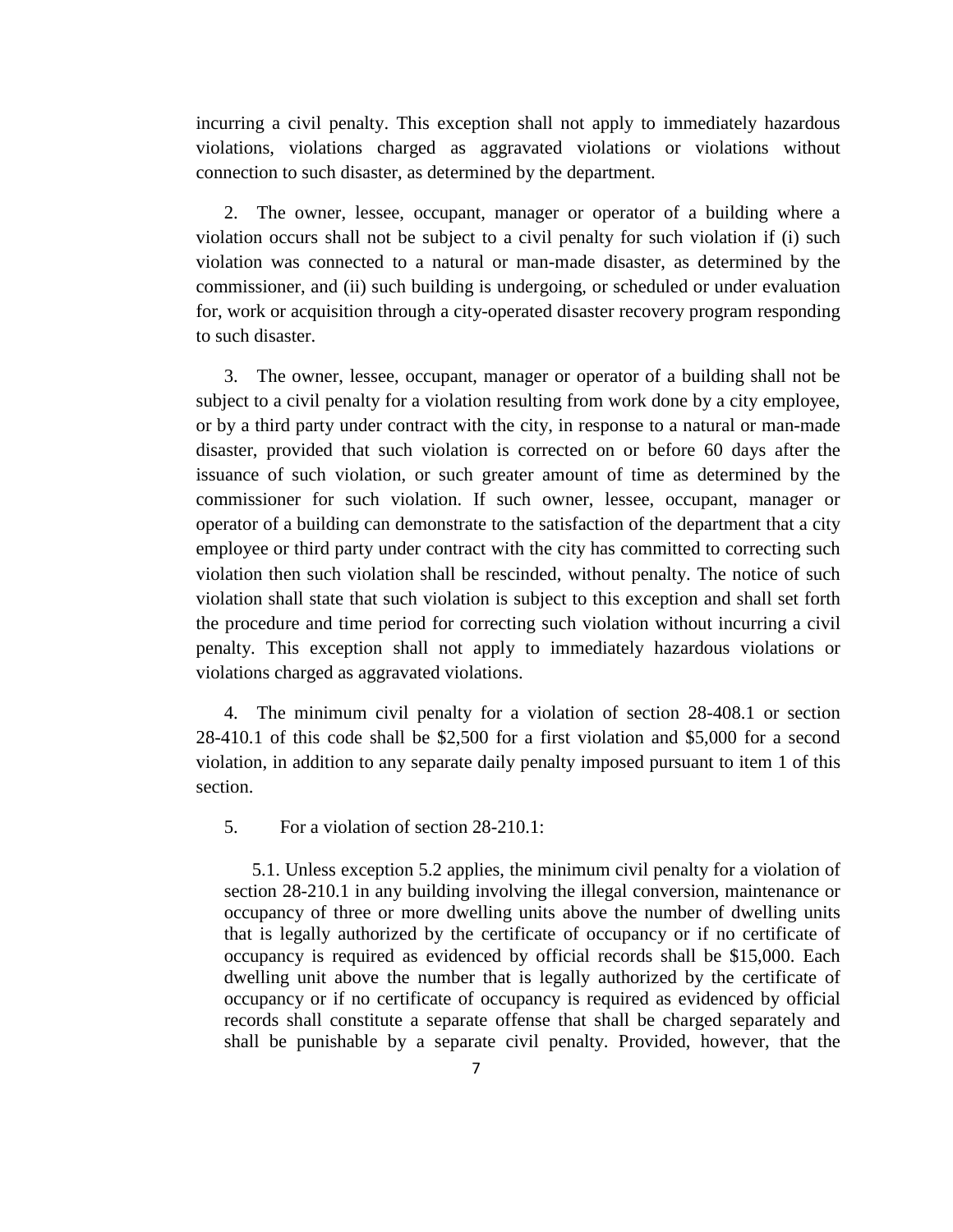penalties for multiple violations of this exception may be based on the same evidence; and

5.2. The owner of a building shall not be subject to a civil penalty for a violation of section 28-210.1 in such building if such owner can show the following:

5.2.1. Such violation was the first such violation issued for such building or was issued within 30 days after such first violation;

5.2.2. At the time such violation was issued or, if such violation was issued within 30 days after such first violation was issued, the time such first violation was issued, a registration for such building has been properly filed with the department of housing preservation and development in accordance with article two of subchapter 4 of the housing maintenance code; and

5.2.3. At the time such violation was issued or, if such violation was issued within 30 days after such first violation was issued, the time such first violation was issued, such owner reasonably did not know of, or could not reasonably have known of such illegal conversion, the maintenance thereof or occupancy thereof and takes lawful immediate and diligent steps to cure said violation.

*6. The minimum civil penalty for a violation of section 3321.1 of the New York city building code shall be \$5,000. The department may by rule provide that, for a first violation of such section or a first set of such violations that occur substantially at the same time, the minimum penalty may be reduced to \$2,500.*

*7. The minimum civil penalty for a violation of section 3321.2 of the New York city building code shall be \$2,500.*

§ 7. Article 204 of title 28 of the administrative code of the city of New York is amended by

adding a new section 28-204.1.1 to read as follows:

*§ 28-204.1.1 Violations of section 3321 of the New York city building code. In addition to any other penalties or remedies provided by law or rule, the following items shall apply to violations of section 3321 of the New York city building code:*

*1. Upon determining that a worker at a building site is not in compliance with section 3321.1 of the New York city building code:*

*1.1. The commissioner shall issue a notice of violation to the owner of such site, each permit holder responsible for ensuring that such worker complies with such*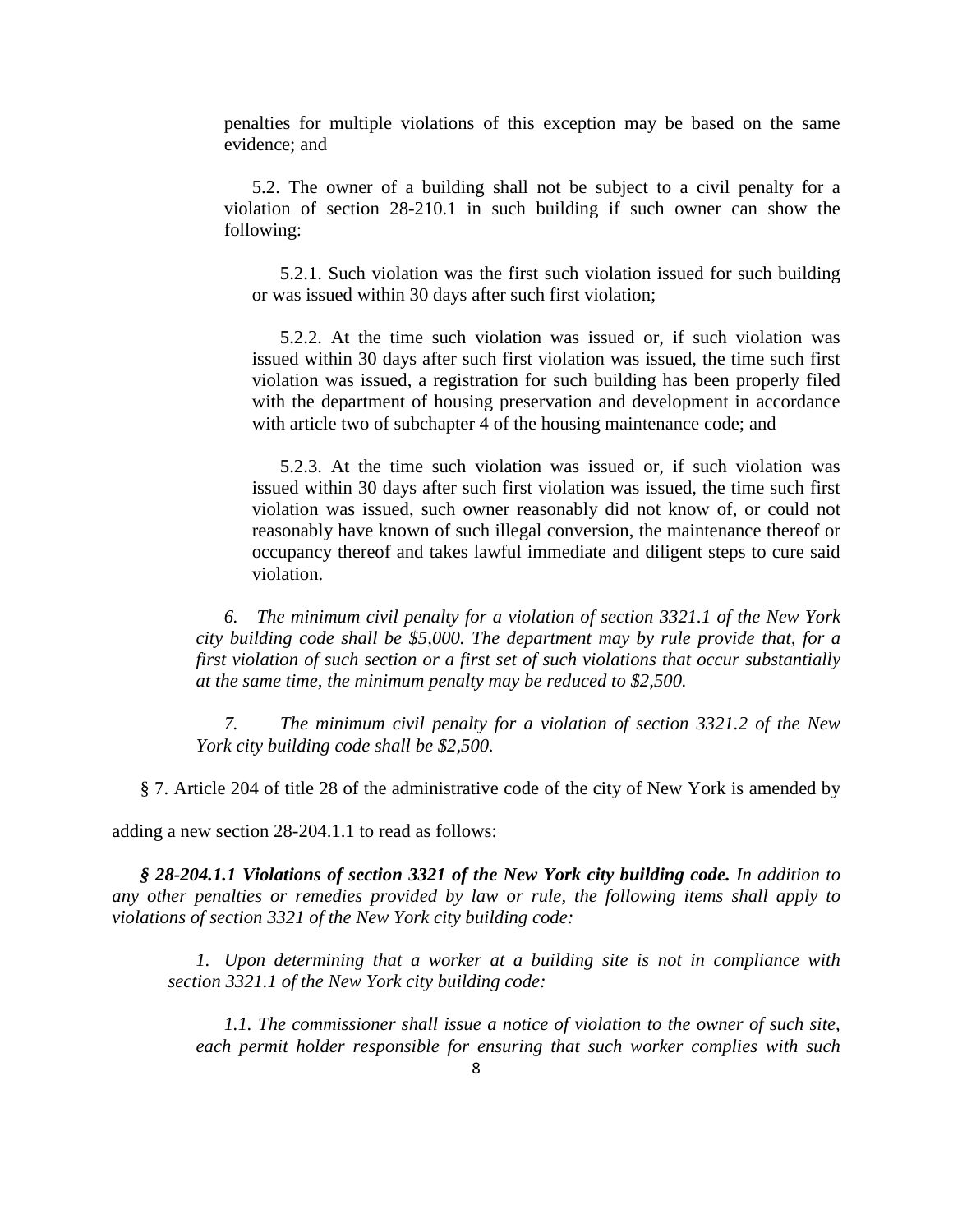*section at such site and the person who employed or otherwise engaged such worker at such site if such person can reasonably be identified. Each such worker shall constitute a separate violation that shall be noticed and charged separately and shall be punishable by a separate civil penalty. It shall be an affirmative defense to such a violation that such worker provided such owner, permit holder or the person who employed or otherwise engaged such worker at such site with an SST card, SST supervisor card, limited SST card, temporary SST card or documentation establishing training in compliance with such section, as appropriate, that reasonably appeared to be valid and applicable to such worker and such owner, permit holder or such person reasonably relied thereon.*

*1.2. In addition to the requirements of any other law or rule, such violation shall not be deemed corrected until the commissioner determines that, for each such worker, the recipient of such violation shows, in a form and manner established by the commissioner, that such owner, a person acting on behalf of such owner, a permit holder responsible for ensuring that such worker complies with such section at such site or the person who employed or otherwise engaged such worker at such site has entered into a binding agreement that satisfies each of the following conditions:*

*1.2.1. Pursuant to such agreement, such owner, a person acting on behalf of such owner or a permit holder responsible for ensuring that such worker complies with such section at such site or the person who employed or otherwise engaged such worker at such site shall pay, either directly or indirectly, for the costs of such worker to obtain the training required to comply with such section or will otherwise arrange for such worker to receive such training at no cost to such worker.*

*1.2.2. Pursuant to such agreement, and provided that such worker is diligently endeavoring to complete the training required by such section, such worker shall continue to be employed or otherwise engaged under the same terms and conditions that applied before such determination by the commissioner until (i) such worker successfully completes the training required to comply with such section, (ii) work for which such worker was employed or otherwise engaged at such site concludes or (iii) 60 days elapses after such determination, whichever occurs earlier, except that, during such period, such worker shall be paid as if such worker were working at such site 40 hours each week at the same hourly or effective hourly wage such worker was paid before such determination by the commissioner.*

*2. Upon determining that a permit holder at a building site has not maintained a daily log in compliance with section 3321.2 of the New York city building code, a notice of violation shall be issued to the owner of such site and such permit holder. Failure to maintain such a log establishes a rebuttable presumption that each worker for whom such permit holder is responsible for ensuring compliance with section 3321 of the New*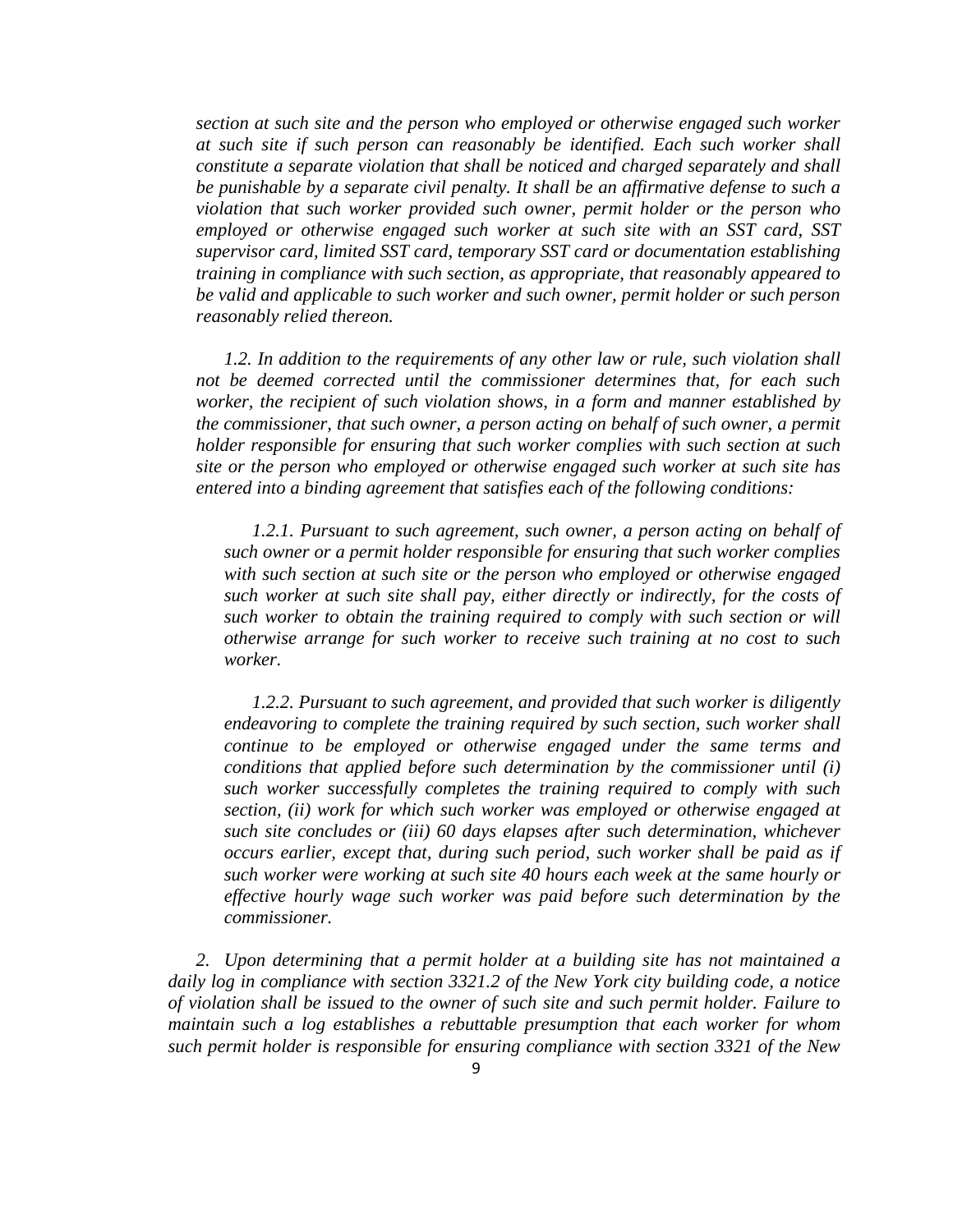*York city building code is not compliant with such section and shall result in the issuance of notices of violation under Item 1.*

*3. Upon a finding by the office of administrative trials and hearings, acting pursuant to section 1049-a of the New York city charter, or a court of competent jurisdiction that a second or subsequent violation of section 3321 of the New York city building code has occurred at a building site, the commissioner shall conduct at least one unannounced inspection of such site at least once every three months to determine compliance with such section. Such inspections shall continue until at least two consecutive inspections do not result in the issuance of a notice of violation of such section.*

*4. Upon a finding by the office of administrative trials and hearings, acting pursuant to section 1049-a of the New York city charter, or a court of competent jurisdiction that the owner of a building site, a permit holder at such site or a person employing or otherwise engaging workers at such site has violated section 3321 of the New York city building code and such violation is a second or subsequent violation of such section by such owner, permit holder or person, the commissioner shall conduct at least one unannounced inspection of (i) each building site owned by such owner, if such violation is a second or subsequent violation by such owner, (ii) each building site where such permit holder works, if such violation is a second or subsequent violation by such permit holder and (iii) each building site where such person works, if such violation is a second or subsequent violation by such person.*

§ 8. Section BC 202 of the New York city building code is amended by adding a definition

for "OSHA" in appropriate alphabetical order:

*OSHA. The United States Department of Labor Occupational Safety and Health Administration*.

§ 9. Section 3302.1 of the New York city building code is amended by adding definitions for "100-HOUR TRAINING PROGRAM," "ACTIVELY PROCTORED ONLINE TRAINING," "LIMITED SITE SAFETY TRAINING (SST) CARD," "OSHA 10-HOUR CLASS," "OSHA 30-HOUR CLASS," "SITE SAFETY TRAINING (SST) CARD," "SITE SAFETY TRAINING (SST) CREDIT," "SITE SAFETY TRAINING (SST) FULL COMPLIANCE DATE," "SITE SAFETY TRAINING (SST) PROVIDER," "SITE SAFETY TRAINING (SST) SECOND COMPLIANCE DATE," "SITE SAFETY TRAINING (SST) SUPERVISOR CARD," "SITE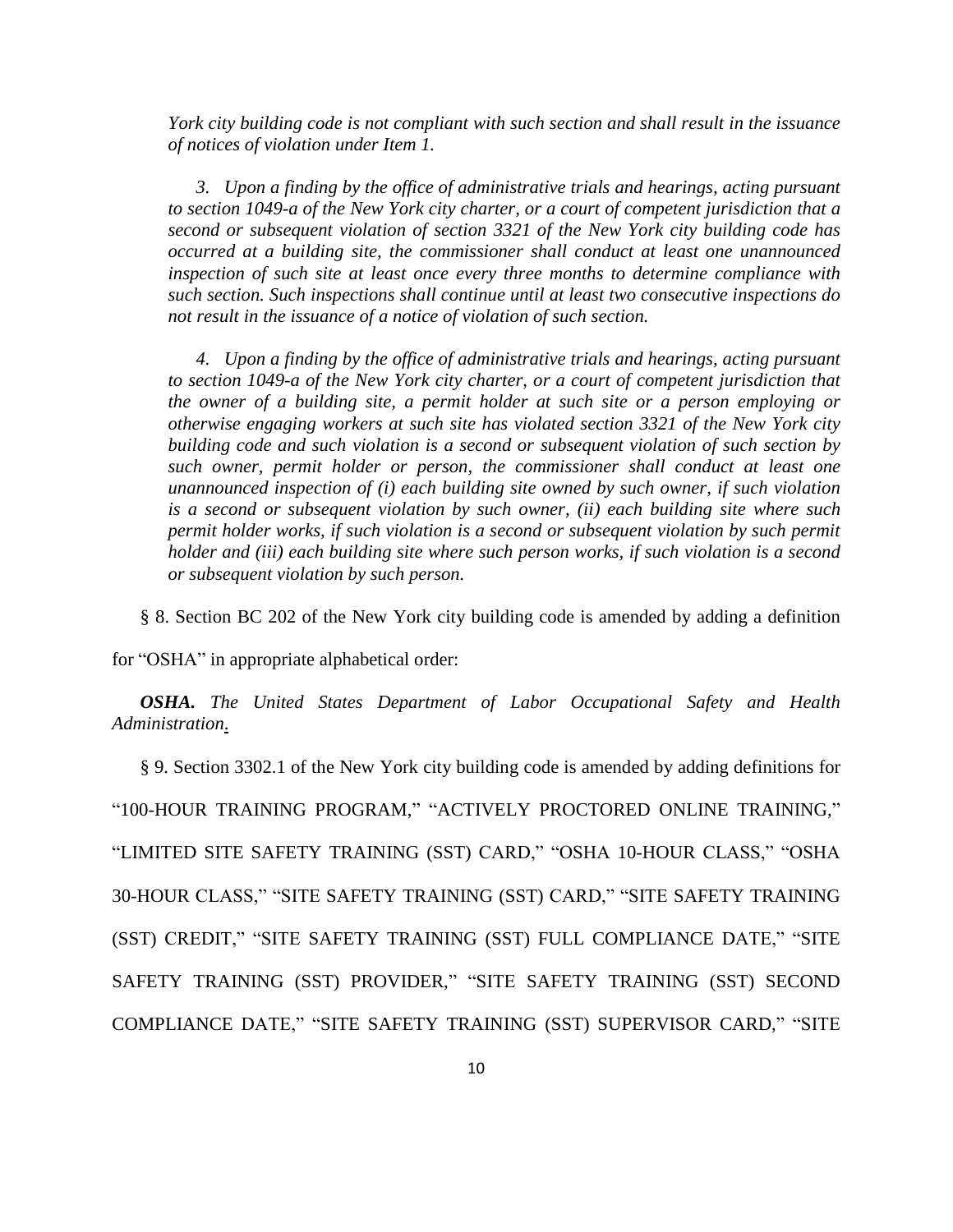#### SAFETY TRAINING (SST) TASK FORCE" and "TEMPORARY SITE SAFETY TRAINING

(SST) CARD" in appropriate alphabetical order:

*100-HOUR TRAINING PROGRAM. A program that (i) includes 100 or more hours of training in technical subjects relating to a construction trade, including an apprenticeship program registered with the New York State Department of Labor, (ii) is approved by OSHA, the United States Department of Labor, the New York State Department of Education or the New York State Department of Labor and (iii) provides training that the department determines is equivalent to or exceeds the training required to comply with Section 3321.*

*ACTIVELY PROCTORED ONLINE TRAINING. Online training that satisfies each of the following conditions:*

*1. The person responsible for conducting such training confirms the identification of the person taking such training in a manner established by the department.*

*2. While such training is being conducted, the site of such training is actively observed by or on behalf of the person responsible for conducting such training.*

*3. Such training complies with any other requirements the department establishes by rule.*

*LIMITED SITE SAFETY TRAINING (SST) CARD. A card that is issued before the SST full compliance date, in a form and manner established by the department and that satisfies each of the following conditions:*

*1. Such card is issued by an SST provider to a person who submits an application to such provider demonstrating, in a form and manner established by the department, that such applicant satisfies the requirements of Item 1.1, 1.2 or 1.3:*

*1.1. Such applicant has successfully completed (i) an OSHA 10-hour class and (ii) 20 additional SST credits specified by the department, including eight SST credits relating to safeguarding against the dangers posed by falling workers and objects.*

*1.2. Such applicant has successfully completed an OSHA 30-hour class.*

*1.3. Such applicant has successfully completed a 100-hour training program.*

*2. If such applicant completed the training to comply with Item 1.1, 1.2 or 1.3 but did not complete such training within the five years preceding submission of such application, such applicant has, in the one-year period preceding submission of such application, completed at least eight SST credits specified by the department.*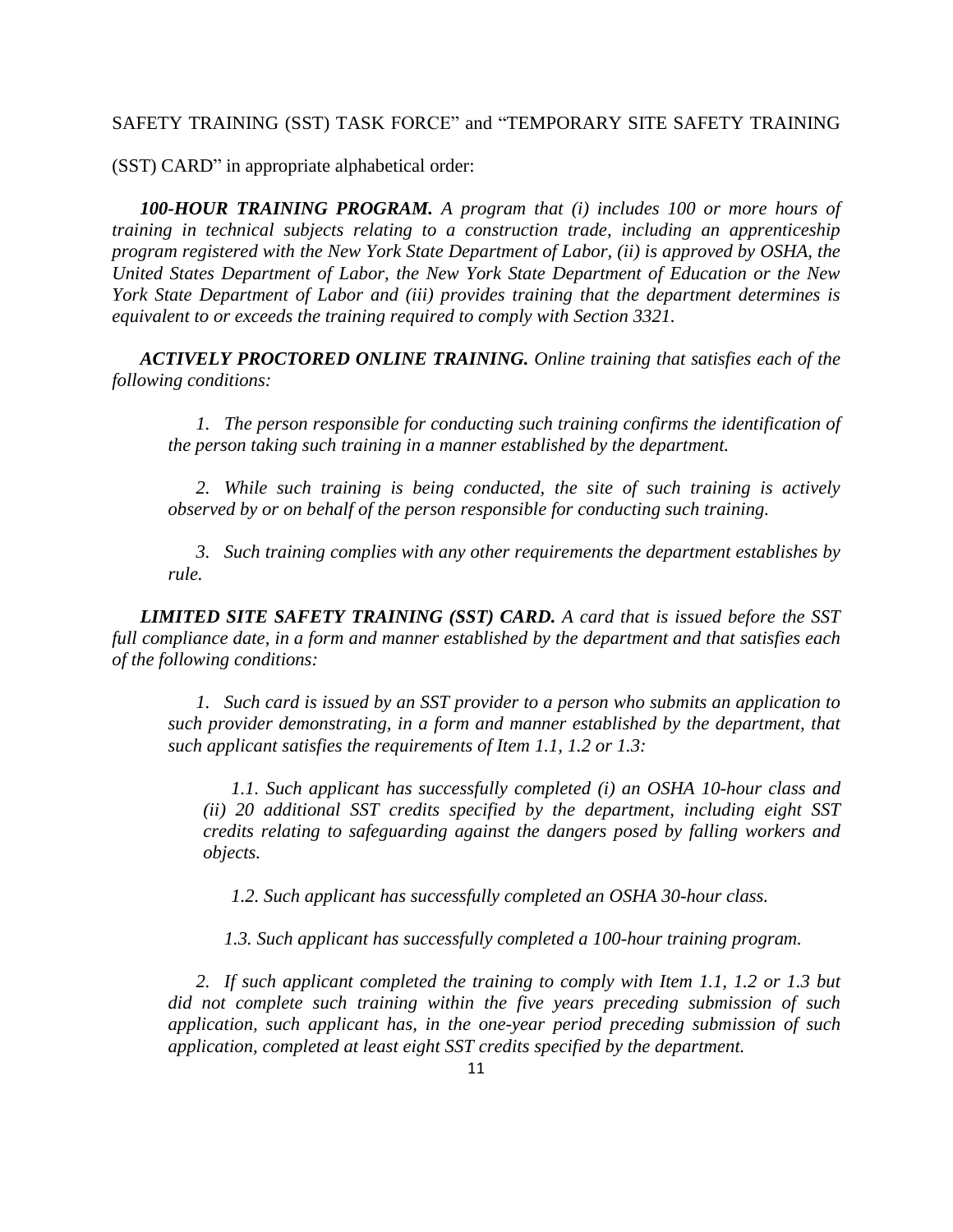*3. Such card is issued by an SST provider who does not require applicants to submit any information except for (i) the information necessary to establish that the requirements in Item 1 have been satisfied, as specified by the department, (ii) a photograph of the applicant and (iii) such additional information as the department may allow by rule.*

*4. Such card expires on the day before the SST full compliance date and is not renewable*.

*OSHA 10-HOUR CLASS. A class that includes 10 or more hours in construction industry safety and health that is intended for workers and satisfies the following conditions:*

*1. Such class is (i) approved by OSHA and conducted in accordance with the OSHA outreach training program or (ii) an equivalent 10 or more hour class approved by the department.*

*2. Such class consists of in-person training, actively proctored online training or, if such training is conducted before the effective date of the local law that added this definition, online training.*

*OSHA 30-HOUR CLASS. A class that includes 30 or more hours in construction industry safety and health that is intended for supervisors and satisfies the following conditions:*

*1. Such class is (i) approved by OSHA and conducted in accordance with the OSHA outreach training program or (ii) an equivalent 30 or more hour class approved by the department.*

*2. Such class consists of in-person training, actively proctored online training or, if such training is conducted before the effective date of the local law that added this definition, online training.*

*SITE SAFETY TRAINING (SST) CARD. A card that is issued in a form and manner established by the department and that satisfies each of the following conditions:*

*1. Such card is issued by an SST provider to a person who submits an application to such provider demonstrating, in a form and manner established by the department, that such applicant satisfies the requirements of Item 1.1, 1.2 or 1.3:*

*1.1. Such applicant has successfully completed (i) an OSHA 10-hour class and (ii) 30-45 additional SST credits specified by the department, including eight SST credits relating to safeguarding against the dangers posed by falling workers and objects.*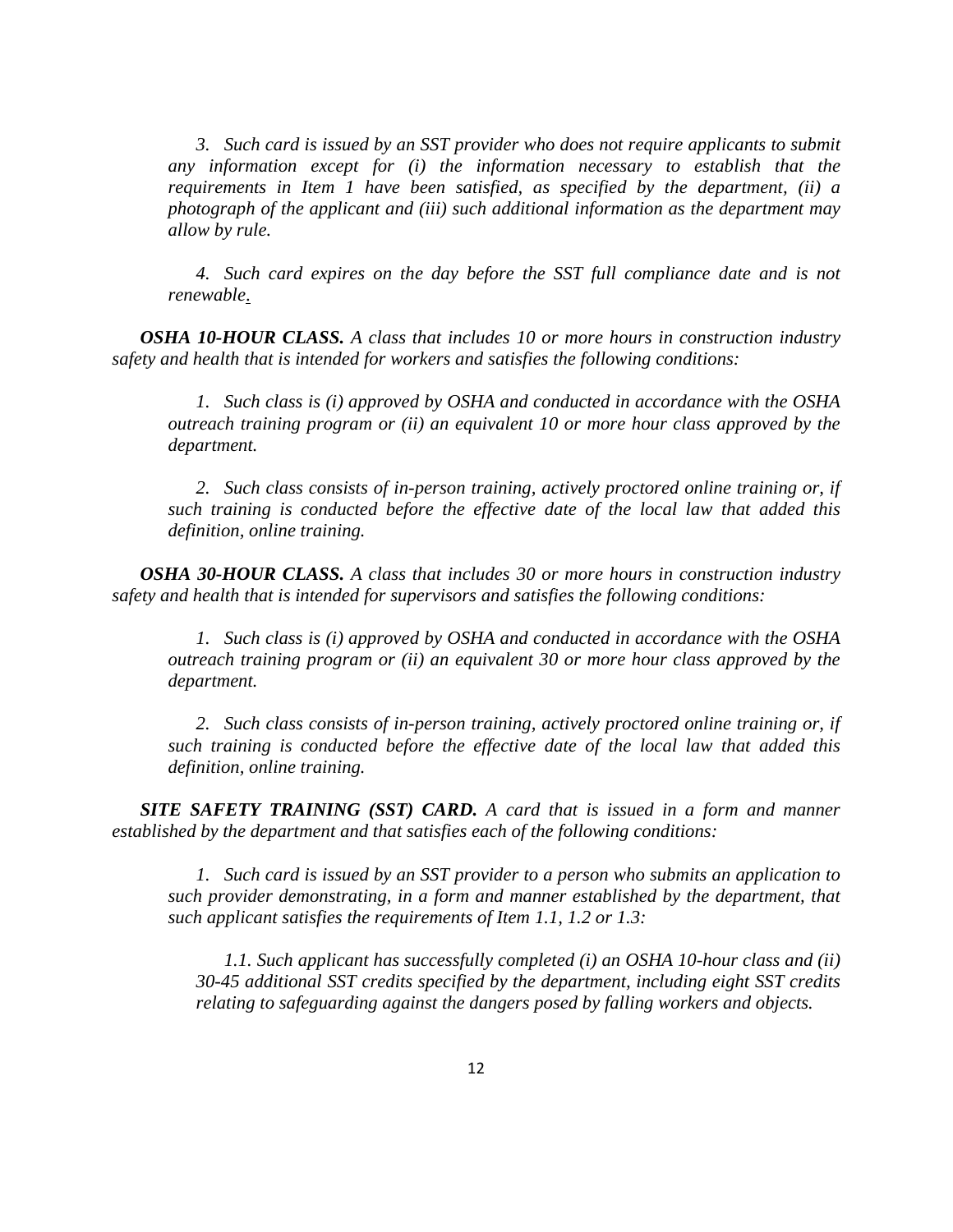*1.2. Such applicant has successfully completed (i) an OSHA 30-hour class and (ii) 10-25 additional SST credits specified by the department, including eight SST credits relating to safeguarding against the dangers posed by falling workers and objects.*

*1.3. Such applicant has successfully completed a 100-hour training program.*

*2. If such applicant completed the training to comply with Item 1.1, 1.2 or 1.3 but did not complete such training within the five years preceding submission of such application, such applicant has, in the one-year period preceding submission of such application, completed at least eight SST credits specified by the department.*

*3. Such card is issued by an SST provider who does not require applicants to submit any information except for (i) the information necessary to establish that the requirements in Item 1 have been satisfied, as specified by the department, (ii) a photograph of the applicant and (iii) such additional information as the department may allow by rule.*

*4. Such card expires five years after issuance and is renewable upon a showing by the applicant that such applicant has, in the one-year period preceding submission of such renewal application, successfully completed eight SST credits specified by the department.*

*SITE SAFETY TRAINING (SST) CREDIT. One hour of training that satisfies each of the requirements of Item 1, 2 and 3:*

*1. Such training relates to a topic identified by department rule.*

*2. If such training is conducted on or after the effective date of the local law that added this definition, such training is in-person training or actively proctored online training.*

*3. If such training is conducted on or after March 1, 2018, such training is conducted by an SST provider.*

*SITE SAFETY TRAINING (SST) FULL COMPLIANCE DATE. Five months after the SST second compliance date, or, if the department publishes a finding that there is insufficient capacity to provide the training required by Section 3321 of the New York city building code to the workers who would need such training, a later date established by the department, provided that such date is not later than September 1, 2020.*

*SITE SAFETY TRAINING (SST) PROVIDER. A person who satisfies the requirements of Items 1 and 2:*

*1. Such person satisfies at least one of the following conditions:*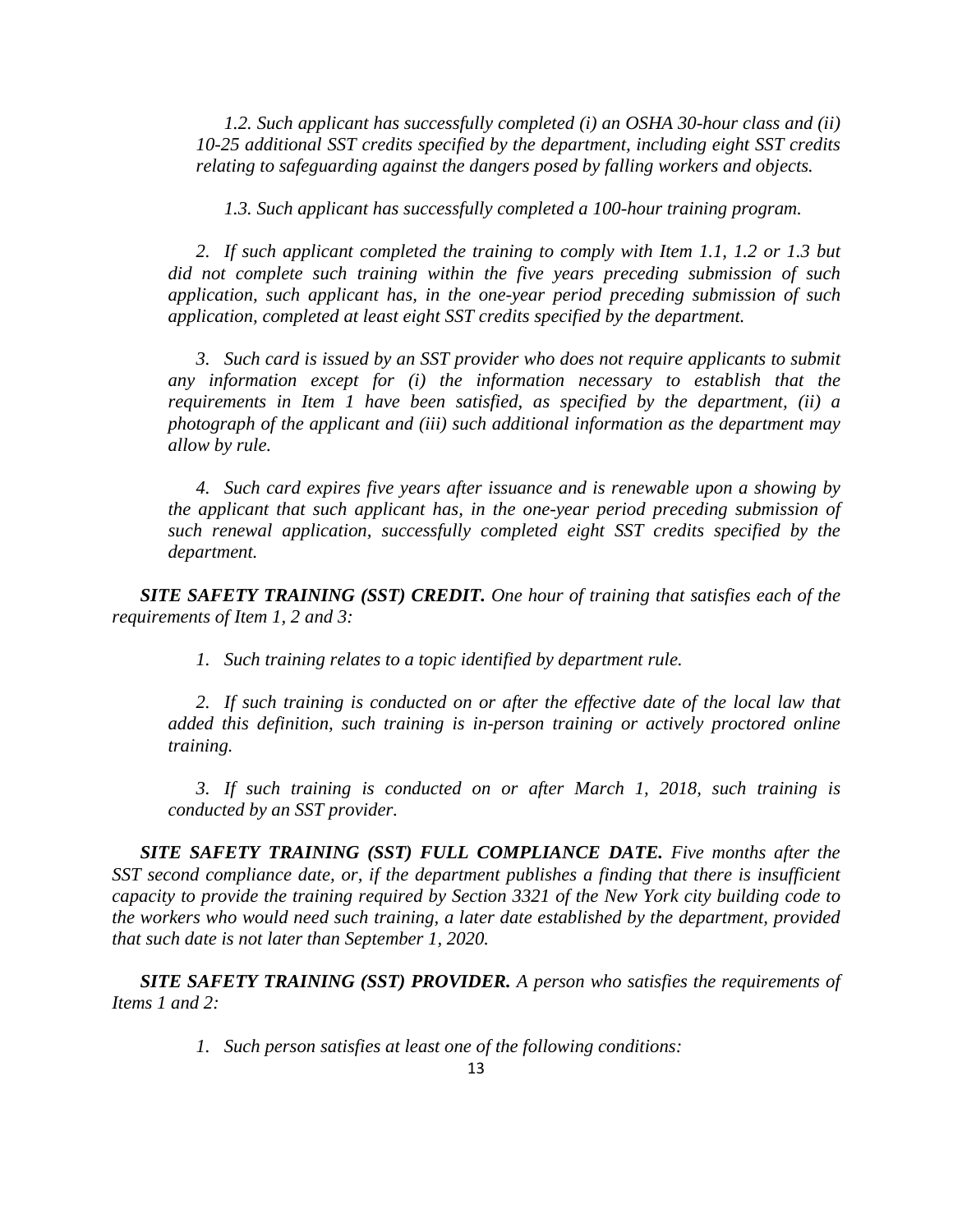*1.1. Such person has (i) successfully completed all applicable OSHA or department requirements for conducting OSHA 10-hour classes and OSHA 30-hour classes and is authorized to conduct such classes and (ii) if such person is conducting training for SST credits other than training that is part of an OSHA 10-hour class or OSHA 30-hour class, such person demonstrates sufficient knowledge of this chapter in a form and manner established by the department. Such person shall not be required to possess a degree, certificate, license or demonstrate any professional standing beyond showing that such person has completed all applicable OSHA or department requirements for conducting OSHA 10-hour classes and OSHA 30-hour classes and that such person is authorized to conduct such classes.*

*1.2. Such person is providing training through a 100-hour training program.*

*1.3. Such person has been approved by the department to conduct a 40-hour course approved by the department pursuant to Article 402 of Chapter 4 of Title 28 of the Administrative Code.*

*1.4. Such person satisfies alternative requirements that the department establishes by rule.*

*2. On and after the SST full compliance date, such person has certified to the department that such person satisfies at least one of the following conditions:*

*2.1. Such person has a language access plan for training that relates to SST credits such person offers and such plan complies with requirements established by an agency or office designated by the mayor.*

*2.2. Such person satisfies each of the following conditions:*

*2.2.1. Such person is able to provide instruction in a language that students understand.*

*2.2.2. If a student's vocabulary is limited, such person will accommodate that limitation.*

*2.2.3. Such person is fluent in the training language or will use translators or interpreters and any such translators or interpreters will have a background in occupational safety and health.*

*SITE SAFETY TRAINING (SST) SECOND COMPLIANCE DATE. December 1, 2018, or, if the department publishes a finding that there is insufficient capacity to provide the training required by Section 3321 of the New York city building code to the workers who would need such*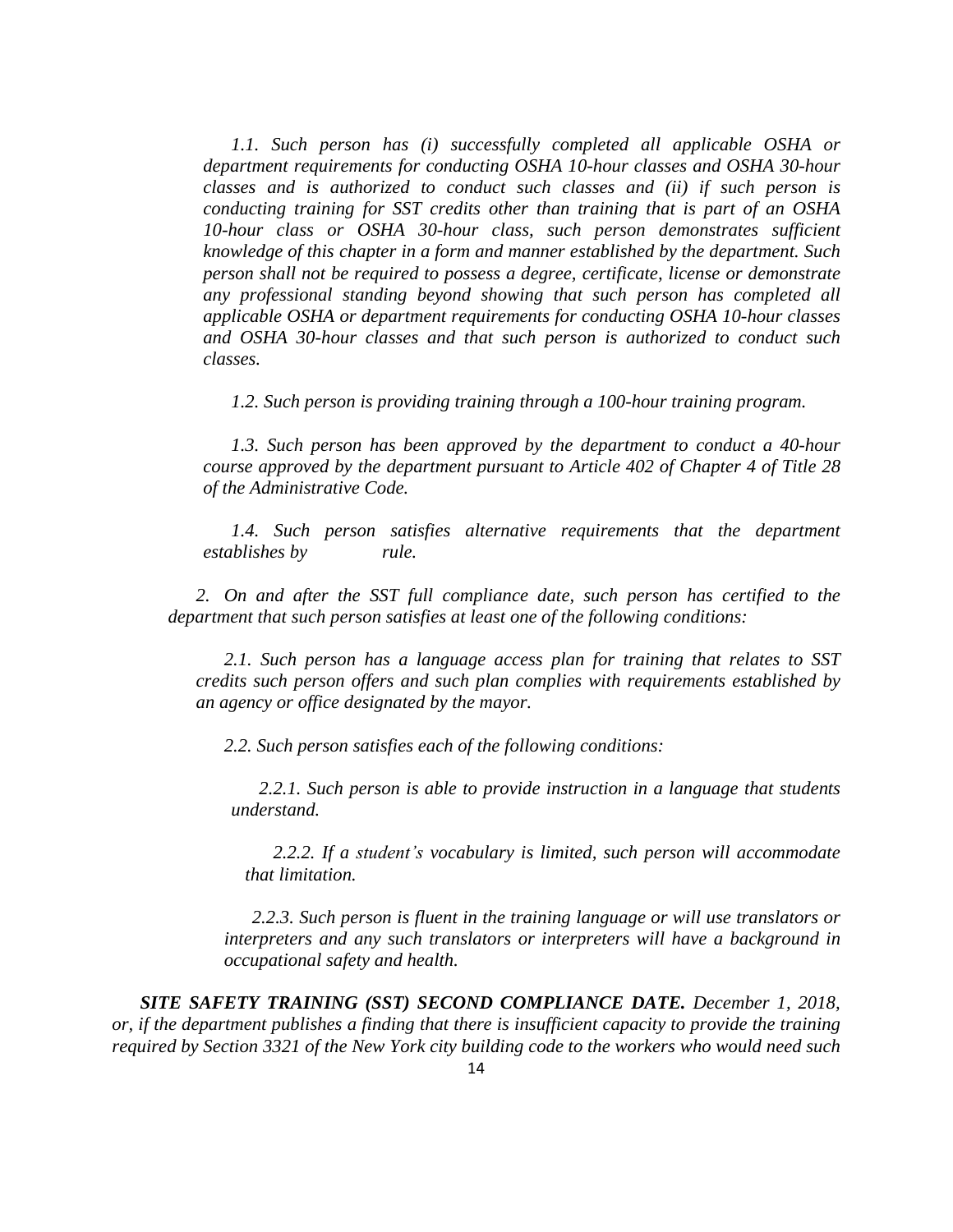*training, a later date established by the department, provided that such date is not later than June 1, 2019.*

*SITE SAFETY TRAINING (SST) SUPERVISOR CARD. A card that satisfies each of the following conditions:*

*1. Such card is issued in a form and manner established by the department to a person who demonstrates that such person has an SST card and has successfully completed an OSHA 30-hour class.*

*2. Such card expires five years after issuance and is renewable upon a showing by the applicant that such applicant has, in the one-year period preceding such submission of such renewal application, successfully completed 16 SST credits specified by the department.*

*SITE SAFETY TRAINING (SST) TASK FORCE. The task force established pursuant to Section 28-103.28 of the Administrative Code.*

*TEMPORARY SITE SAFETY TRAINING (SST) CARD. A card that is issued in a form and manner established by the department and that satisfies each of the following conditions:*

*1. Such card is issued by an SST provider to a person who demonstrates that such person has successfully completed an OSHA 10-hour class and who is a new entrant to the construction or demolition work force as determined by such provider pursuant to department rules.*

*2. Such card expires six months after issuance and is not renewable.*

§ 10. Section 3310.10 of the New York city building code is amended to read as follows:

**3310.10 Orientation and training.** All workers employed at a major building site shall receive orientation and training as required by this section *and section 3321*.

§ 11. Section 3310.10.2 of the New York city building code is **REPEALED**.

§ 12. Chapter 33 of the New York city building code is amended by adding a new section

3321 to read as follows:

## *SECTION BC 3321 CONSTRUCTION SITE SAFETY TRAINING*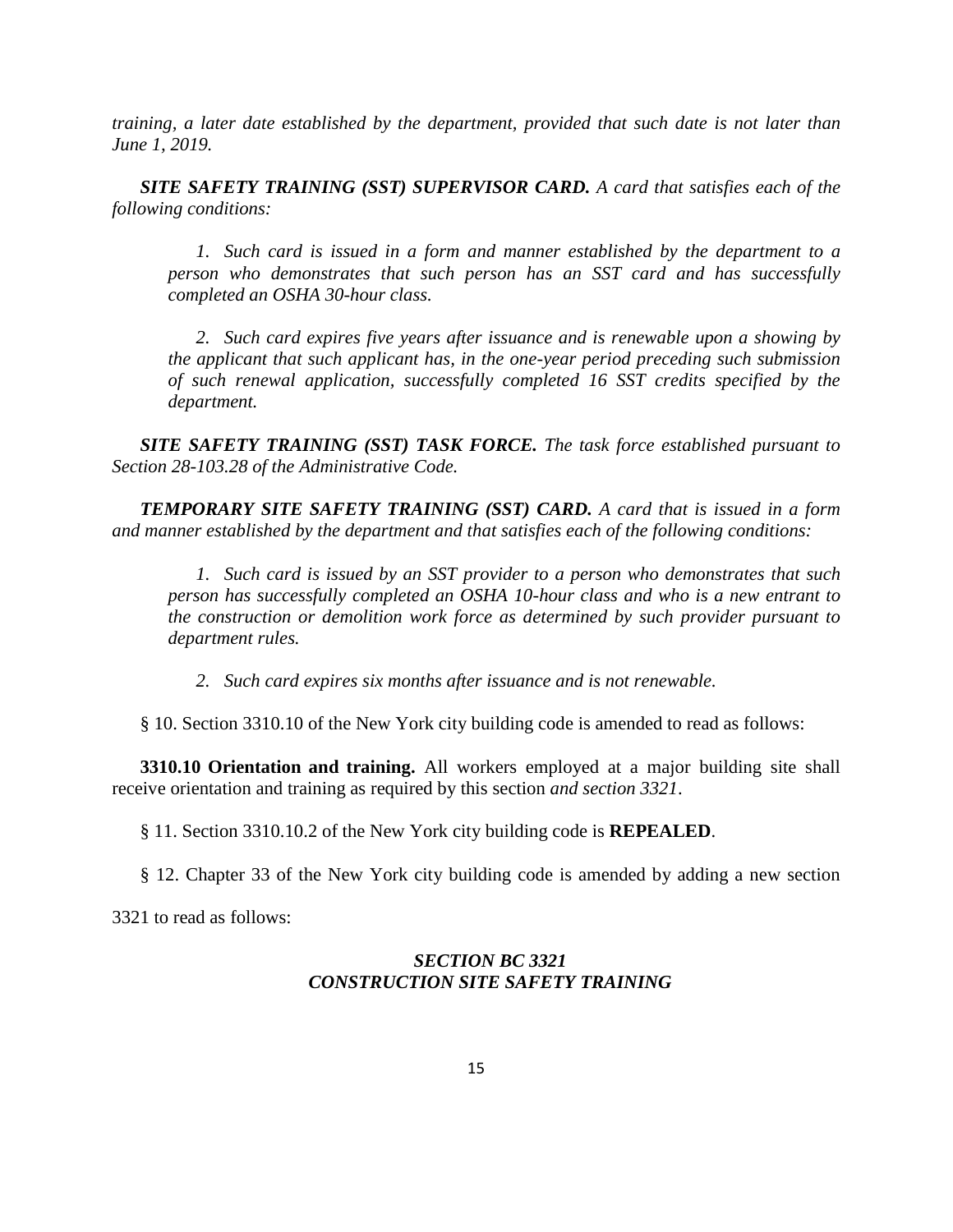*3321.1 Site safety training required. In addition to any other applicable city, state or federal law or rule, each permit holder at a building site for which a construction superintendent, site safety manager or site safety coordinator is required shall be responsible for the following:*

*1. On and after March 1, 2018, and until the day before the SST second compliance date, ensuring that each construction or demolition worker employed or otherwise engaged at such site by the permit holder or performing subcontracted work for or on behalf of such permit holder has successfully completed (i) an OSHA 10-hour class, (ii) an OSHA 30-hour class or (iii) a 100-hour training program.*

*2. On and after the SST second compliance date, and until the day before the SST full compliance date, ensuring that (i) each such worker has an SST card, a limited SST card or a temporary SST card and (ii) each such worker who is serving as a site safety manager, site safety coordinator, concrete safety manager, construction superintendent or a competent person at such site has an SST supervisor card.*

*3. On and after the SST full compliance date, ensuring that (i) each such worker has an SST card or a temporary SST card and (ii) each such worker who is serving as a site safety manager, site safety coordinator, concrete safety manager, construction superintendent or a competent person at such site shall have an SST supervisor card.*

*Exception: The department may by rule establish alternative training requirements for* workers who are (i) working on a building that is four stories or less in height or working on *a new building that will, upon completion of such work, be four stories or less in height and (ii) engaged on a volunteer basis by a not-for-profit humanitarian organization that is registered with the New York state charities bureau.*

*3321.2 Duties of permit holder. On and after March 1, 2018, each permit holder at a building site shall be responsible for the following:*

*1. Ensuring that each construction or demolition worker employed or otherwise engaged at such site by or on behalf of such permit holder complies with the requirements of Section 3321.1.*

*2. Certifying to the department, in a form and manner established by the department, that the requirements of Section 3321 have been met.*

*3. Maintaining at such site a daily log, in a form and manner established by the department, that identifies each such worker and that includes, for each such worker, a copy of the SST card, SST supervisor card, limited SST card, temporary SST card or proof of compliance with Item 1 of Section 3321.1, as applicable.*

*4. Providing such log to the department upon request by the department.*